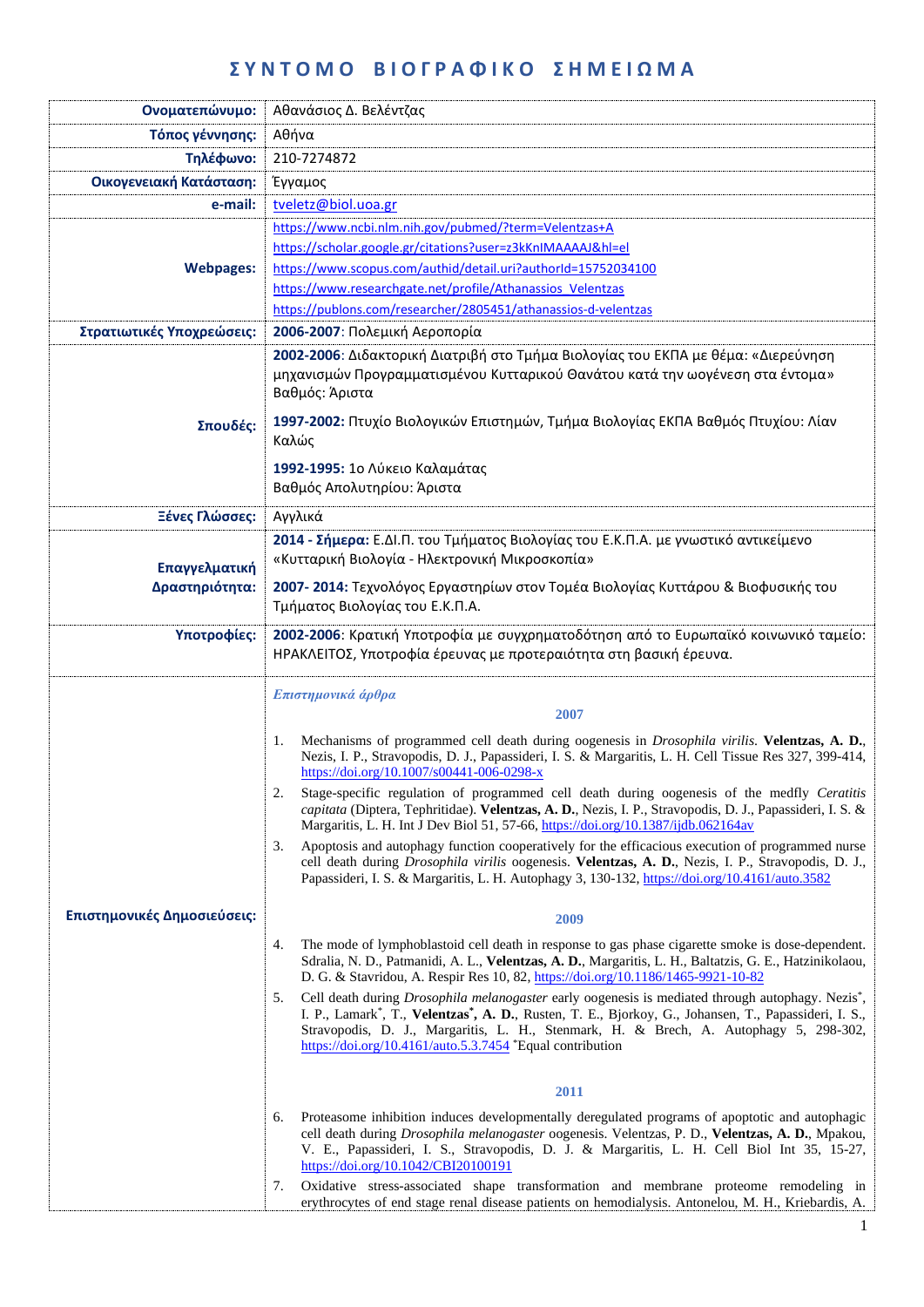|                             |    | G., Velentzas, A. D., Kokkalis, A. C., Georgakopoulou, S. C. & Papassideri, I. S. J Proteomics 74,<br>2441-2452, https://doi.org/10.1016/j.jprot.2011.04.009                                                                                                                                                                                                                                                                                                                                    |
|-----------------------------|----|-------------------------------------------------------------------------------------------------------------------------------------------------------------------------------------------------------------------------------------------------------------------------------------------------------------------------------------------------------------------------------------------------------------------------------------------------------------------------------------------------|
|                             | 8. | Complete genome sequence of <i>Arthrobacter phenanthrenivorans</i> type strain (Sphe3). Kallimanis,<br>A., Labutti, K. M., Lapidus, A., Clum, A., Lykidis, A., Mavromatis, K., Pagani, I., Liolios, K.,<br>Ivanova, N., Goodwin, L., Pitluck, S., Chen, A., Palaniappan, K., Markowitz, V., Bristow, J.,<br>Velentzas, A. D., Perisynakis, A., Ouzounis, C. C., Kyrpides, N. C., Koukkou, A. I. & Drainas, C.<br>Standards in genomic sciences 4, 123-130, https://doi.org/10.4056/sigs.1393494 |
|                             | 9. | Programmed cell death of the ovarian nurse cells during oogenesis of the ladybird beetle Adalia<br>bipunctata (Coleoptera: Coccinellidae). Mpakou, V. E., Velentzas, A. D., Velentzas, P. D.,<br>Margaritis, L. H., Stravopodis, D. J. & Papassideri, I. S. Dev Growth Differ 53, 804-815,<br>https://doi.org/10.1111/j.1440-169X.2011.01288.x                                                                                                                                                  |
|                             |    | 10. Complete genome sequence of <i>Mycobacterium</i> sp. strain (Spyr1) and reclassification to<br>Mycobacterium gilvum Spyr1. Kallimanis, A., Karabika, E., Mavromatis, K., Lapidus, A., Labutti,<br>K. M., Liolios, K., Ivanova, N., Goodwin, L., Woyke, T., Velentzas, A. D., Perisynakis, A.,<br>Ouzounis, C. C., Kyrpides, N. C., Koukkou, A. I. & Drainas, C. Standards in genomic sciences 5,<br>144-153, https://doi.org/10.4056/sigs.2265047                                           |
|                             |    | 2012                                                                                                                                                                                                                                                                                                                                                                                                                                                                                            |
|                             |    | 11. Effects of pre-storage leukoreduction on stored red blood cells signaling: a time-course evaluation<br>from shape to proteome. Antonelou, M. H., Tzounakas, V. L., Velentzas, A. D., Stamoulis, K. E.,<br>Kriebardis, A. G. & Papassideri, I. S. J Proteomics 76 Spec No., 220-238,<br>https://doi.org/10.1016/j.jprot.2012.06.032                                                                                                                                                          |
|                             |    | 2013                                                                                                                                                                                                                                                                                                                                                                                                                                                                                            |
|                             |    | 12. Detrimental effects of proteasome inhibition activity in <i>Drosophila melanogaster</i> : implication of ER<br>stress, autophagy, and apoptosis. Velentzas, P. D., Velentzas, A. D., Mpakou, V. E., Antonelou, M.<br>H., Margaritis, L. H., Papassideri, I. S. & Stravopodis, D. J. Cell biology and toxicology 29, 13-37,<br>https://doi.org/10.1007/s10565-012-9235-9                                                                                                                     |
| Επιστημονικές Δημοσιεύσεις: |    | 13. Proteasome, but not autophagy, disruption results in severe eye and wing dysmorphia: a subunit- and<br>regulator-dependent process in <i>Drosophila</i> . Velentzas*, P. D., Velentzas*, A. D., Pantazi, A. D.,<br>Mpakou, V. E., Zervas, C. G., Papassideri, I. S. & Stravopodis, D. J. PLoS One 8, e80530,<br>https://doi.org/10.1371/journal.pone.0080530 *Equal contribution                                                                                                            |
|                             |    | 2014                                                                                                                                                                                                                                                                                                                                                                                                                                                                                            |
|                             |    | 14. Blood modifications associated with end stage renal disease duration, progression and<br>cardiovascular mortality: a 3-year follow-up pilot study. Antonelou, M. H., Georgatzakou, H. T.,<br>Tzounakas, V. L., Velentzas, A. D., Kokkalis, A. C., Kriebardis, A. G. & Papassideri, I. S. J<br>Proteomics 101, 88-101, https://doi.org/10.1016/j.jprot.2014.02.009                                                                                                                           |
|                             |    | 15. Viability of <i>Cladosporium herbarum</i> spores under 157 nm laser and vacuum ultraviolet irradiation,<br>low temperature (10 K) and vacuum. Sarantopoulou, E., Stefi, A., Kollia, Z., Palles, D., Petrou, P.<br>S., Bourkoula, A., Koukouvinos, G., Velentzas, A. D., Kakabakos, S. & Cefalas, A. C. Journal of<br>Applied Physics 116, https://doi.org/10.1063/1.4894621                                                                                                                 |
|                             |    | 2015                                                                                                                                                                                                                                                                                                                                                                                                                                                                                            |
|                             |    | 16. Dental Stem Cell Migration on Pulp Ceiling Cavities Filled with MTA, Dentin Chips, or Bio-Oss.<br>Lymperi, S., Taraslia, V., Tsatsoulis, I. N., Samara, A., Velentzas, A. D., Agrafioti, A.,<br>Anastasiadou, E. & Kontakiotis, E. BioMed research international 2015, 189872,<br>https://doi.org/10.1155/2015/189872                                                                                                                                                                       |
|                             |    | 17. 3-BrPA eliminates human bladder cancer cells with highly oncogenic signatures via engagement of<br>specific death programs and perturbation of multiple signaling and metabolic determinants.<br>Konstantakou, E. G., Voutsinas, G. E., Velentzas, A. D., Basogianni, A. S., Paronis, E., Balafas, E.,<br>Kostomitsopoulos, N., Syrigos, K. N., Anastasiadou, E. & Stravopodis, D. J. Molecular cancer 14,<br>135, https://doi.org/10.1186/s12943-015-0399-9                                |
|                             |    | 18. Systematics of <i>Pseudamnicola</i> (Gastropoda: Hydrobiidae): description of two new species from<br>insular Greece and redescription of P. pieperi Schutt, 1980. Radea, C., Parmakelis, A., Velentzas,<br>A. D. & Triantis, K. A. J Mollus Stud 82, 67-79, https://doi.org/10.1093/mollus/eyv031                                                                                                                                                                                          |
|                             |    | 19. Global Proteomic Profiling of Drosophila Ovary: A High-resolution, Unbiased, Accurate and<br>Multifaceted Analysis. Velentzas*, A. D., Anagnostopoulos*, A. K., Velentzas, P. D., Mpakou, V.<br>E., Sagioglou, N. E., Tsioka, M. M., Katarachia, S., Manta, A. K., Konstantakou, E. G., Papassideri,<br>I. S., Tsangaris, G. T. & Stravopodis, D. J. Cancer genomics & proteomics 12, 369-384 *Equal<br>contribution                                                                        |
|                             |    |                                                                                                                                                                                                                                                                                                                                                                                                                                                                                                 |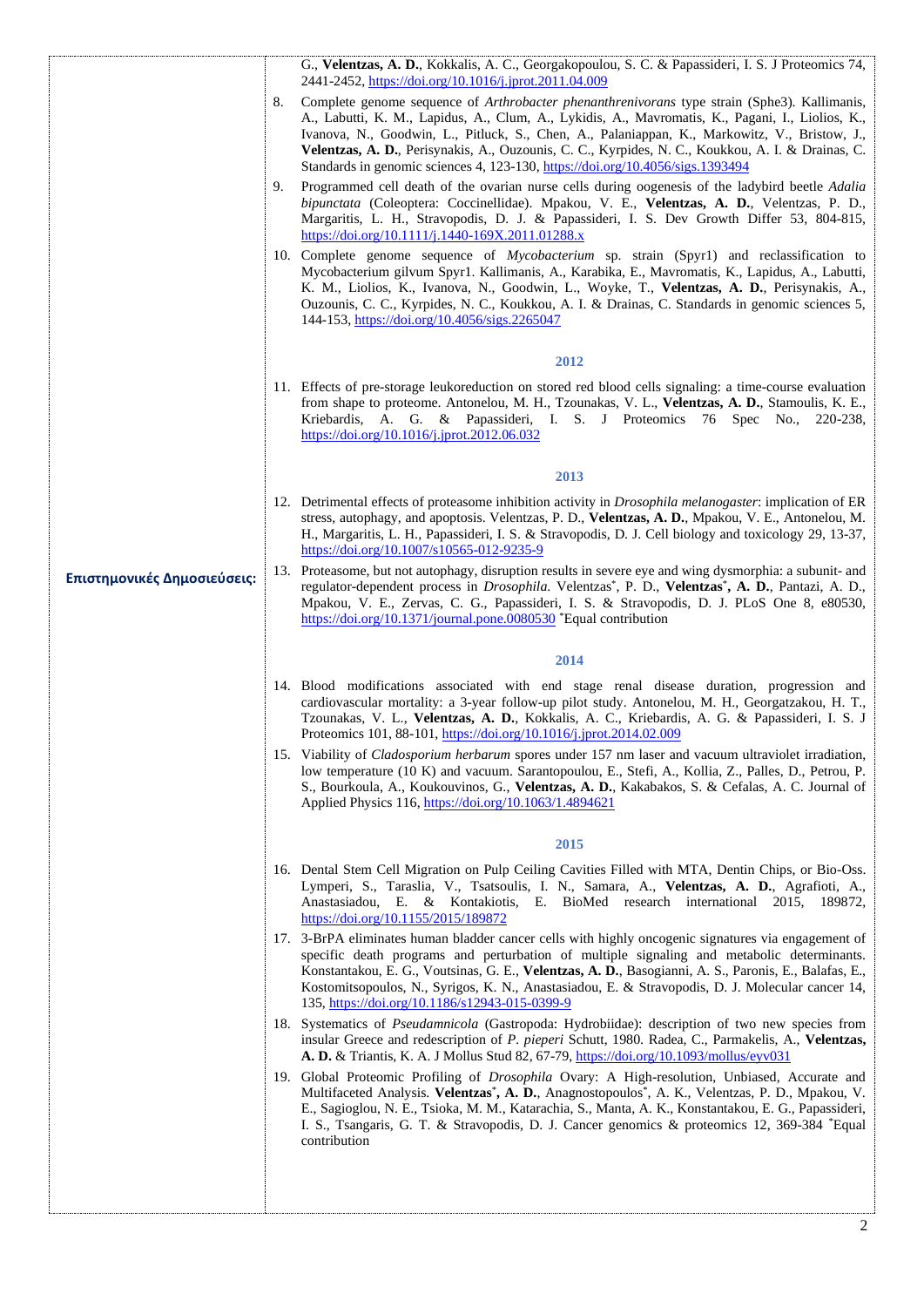|                             |     | 2016                                                                                                                                                                                                                                                                                                                                                                                                                                                                                                                                                                                                                     |
|-----------------------------|-----|--------------------------------------------------------------------------------------------------------------------------------------------------------------------------------------------------------------------------------------------------------------------------------------------------------------------------------------------------------------------------------------------------------------------------------------------------------------------------------------------------------------------------------------------------------------------------------------------------------------------------|
|                             |     | 20. Preparation of Hybrid Triple-Stimuli Responsive Nanogels Based on Poly(L-histidine). Bilalis, P.,<br>Varlas, S., Kiafa, A., Velentzas, A., Stravopodis, D. & Iatrou, H. J Polym Sci Pol Chem 54, 1278-<br>1288, https://doi.org/10.1002/pola.27971                                                                                                                                                                                                                                                                                                                                                                   |
|                             |     | 21. Targeted Downregulation of s36 Protein Unearths its Cardinal Role in Chorion Biogenesis and<br>Architecture during <i>Drosophila melanogaster</i> Oogenesis. Velentzas, A. D., Velentzas, P. D.,<br>Sagioglou, N. E., Konstantakou, E. G., Anagnostopoulos, A. K., Tsioka, M. M., Mpakou, V. E.,<br>Kollia, Z., Consoulas, C., Margaritis, L. H., Papassideri, I. S., Tsangaris, G. T., Sarantopoulou, E.,<br>Cefalas, A. C. & Stravopodis, D. J. Sci Rep 6, 35511, https://doi.org/10.1038/srep35511                                                                                                                |
|                             |     | 2017                                                                                                                                                                                                                                                                                                                                                                                                                                                                                                                                                                                                                     |
|                             |     | 22. Deep-proteome mapping of WM-266-4 human metastatic melanoma cells: From oncogenic<br>addiction to druggable targets. Konstantakou*, E. G., Velentzas*, A. D., Anagnostopoulos*, A. K.,<br>Litou, Z. I., Konstandi, O. A., Giannopoulou, A. F., Anastasiadou, E., Voutsinas, G. E., Tsangaris,<br>G. T. & Stravopodis, D. J. PLoS One 12, e0171512, https://doi.org/10.1371/journal.pone.0171512<br><i>*Equal contribution</i>                                                                                                                                                                                        |
|                             |     | 23. Pathophysiological aspects of red blood cells in end-stage renal disease patients resistant to<br>recombinant human erythropoietin therapy. Georgatzakou, H. T., Tzounakas, V. L., Kriebardis, A.<br>G., Velentzas, A. D., Papageorgiou, E. G., Voulgaridou, A. I., Kokkalis, A. C., Antonelou, M. H. &<br>Papassideri, I. S. Eur J Haematol 98, 590-600, https://doi.org/10.1111/ejh.12875                                                                                                                                                                                                                          |
|                             |     | 24. Data of sperm-entry inability in <i>Drosophila melanogaster</i> ovarian follicles that are depleted of s36<br>chorionic protein. Velentzas, A. D., Velentzas, P. D., Katarachia, S., Mpakou, V. E., Papassideri, I.<br>S. & Stravopodis, D. J. Data Brief 12, 180-183, https://doi.org/10.1016/j.dib.2017.03.052                                                                                                                                                                                                                                                                                                     |
|                             |     | 25. Quantitative and qualitative analysis of regulatory T cells in B cell chronic lymphocytic leukemia.<br>Mpakou, V. E., Ioannidou, H. D., Konsta, E., Vikentiou, M., Spathis, A., Kontsioti, F., Kontos, C.<br>K., Velentzas, A. D., Papageorgiou, S., Vasilatou, D., Gkontopoulos, K., Glezou, I., Stavroulaki, G.,<br>Mpazani, E., Kokkori, S., Kyriakou, E., Karakitsos, P., Dimitriadis, G. & Pappa, V. Leukemia<br>research 60, 74-81, https://doi.org/10.1016/j.leukres.2017.07.004                                                                                                                              |
| Επιστημονικές Δημοσιεύσεις: |     | 2018                                                                                                                                                                                                                                                                                                                                                                                                                                                                                                                                                                                                                     |
|                             |     | 26. Short-term effects of hemodiafiltration versus conventional hemodialysis on erythrocyte<br>performance. Georgatzakou, H. T., Tzounakas, V. L., Kriebardis, A. G., Velentzas, A. D., Kokkalis,<br>A. C., Antonelou, M. H. & Papassideri, I. S. Can J Physiol Pharmacol 96, 249-257,<br>https://doi.org/10.1139/cjpp-2017-0285                                                                                                                                                                                                                                                                                         |
|                             |     | 27. Donor-specific individuality of red blood cell performance during storage is partly a function of<br>serum uric acid levels. Tzounakas, V. L., Karadimas, D. G., Anastasiadi, A. T., Georgatzakou, H. T.,<br>Kazepidou, E., Moschovas, D., Velentzas, A. D., Kriebardis, A. G., Zafeiropoulos, N. E.,<br>Avgeropoulos, A., Lekka, M., Stamoulis, K. E., Papassideri, I. S. & Antonelou, M. H. Transfusion<br>58, 34-40, https://doi.org/10.1111/trf.14379                                                                                                                                                            |
|                             |     | 28. Unraveling the human protein atlas of metastatic melanoma in the course of ultraviolet radiation-<br>derived photo-therapy. Konstantakou*, E. G., Velentzas*, A. D., Anagnostopoulos*, A. K.,<br>Giannopoulou, A. F., Anastasiadou, E., Papassideri, I. S., Voutsinas, G. E., Tsangaris, G. T. &<br>Stravopodis, D. J. J Proteomics 188, 119-138, https://doi.org/10.1016/j.jprot.2017.11.015 *Equal<br>contribution                                                                                                                                                                                                 |
|                             | 29. | The indispensable contribution of s38 protein to ovarian-eggshell morphogenesis in <i>Drosophila</i><br>melanogaster. Velentzas, A. D., Velentzas, P. D., Katarachia, S. A., Anagnostopoulos, A. K.,<br>Sagioglou, N. E., Thanou, E. V., Tsioka, M. M., Mpakou, V. E., Kollia, Z., Gavriil, V. E.,<br>Papassideri, I. S., Tsangaris, G. T., Cefalas, A. C., Sarantopoulou, E. & Stravopodis, D. J. Sci Rep 8,<br>16103, https://doi.org/10.1038/s41598-018-34532-2                                                                                                                                                       |
|                             |     | 2019                                                                                                                                                                                                                                                                                                                                                                                                                                                                                                                                                                                                                     |
|                             |     | 30. Gene-Specific Intron Retention Serves as Molecular Signature that Distinguishes Melanoma from<br>Non-Melanoma Cancer Cells in Greek Patients. Giannopoulou*, A. F., Konstantakou*, E. G.,<br>Velentzas*, A. D., Avgeris, S. N., Avgeris, M., Papandreou, N. C., Zoi, I., Filippa, V., Katarachia,<br>S., Lampidonis, A. D., Prombona, A., Syntichaki, P., Piperi, C., Basdra, E. K., Iconomidou, V.,<br>Papadavid, E., Anastasiadou, E., Papassideri, I. S., Papavassiliou, A. G., Voutsinas, G. E., Scorilas,<br>A. & Stravopodis, D. J. Int J Mol Sci 20, https://doi.org/10.3390/ijms20040937 *Equal contribution |
|                             |     | 31. Recipient's effects on stored red blood cell performance: the case of uremic plasma. Georgatzakou,<br>H. T., Tzounakas, V. L., Velentzas, A. D., Papassideri, I. S., Kokkalis, A. C., Stamoulis, K. E.,<br>Kriebardis, A. G. & Antonelou, M. H. Transfusion 59, 1900-1906, https://doi.org/10.1111/trf.15257                                                                                                                                                                                                                                                                                                         |
|                             | 32. | Targeting of copper-trafficking chaperones causes gene-specific systemic pathology in <i>Drosophila</i><br><i>melanogaster</i> : prospective expansion of mutational landscapes that regulate tumor resistance to<br>cisplatin. Theotoki*, E. I., Velentzas*, A. D., Katarachia, S. A., Papandreou, N. C., Kalavros, N. I.,<br>Pasadaki, S. N., Giannopoulou, A. F., Giannios, P., Iconomidou, V. A., Konstantakou, E. G.,<br>S.<br>Anastasiadou,<br>E.,<br>Papassideri,<br>I.<br>&<br>Stravopodis,<br>D.<br>J.<br>Biol<br>Open<br>8,                                                                                    |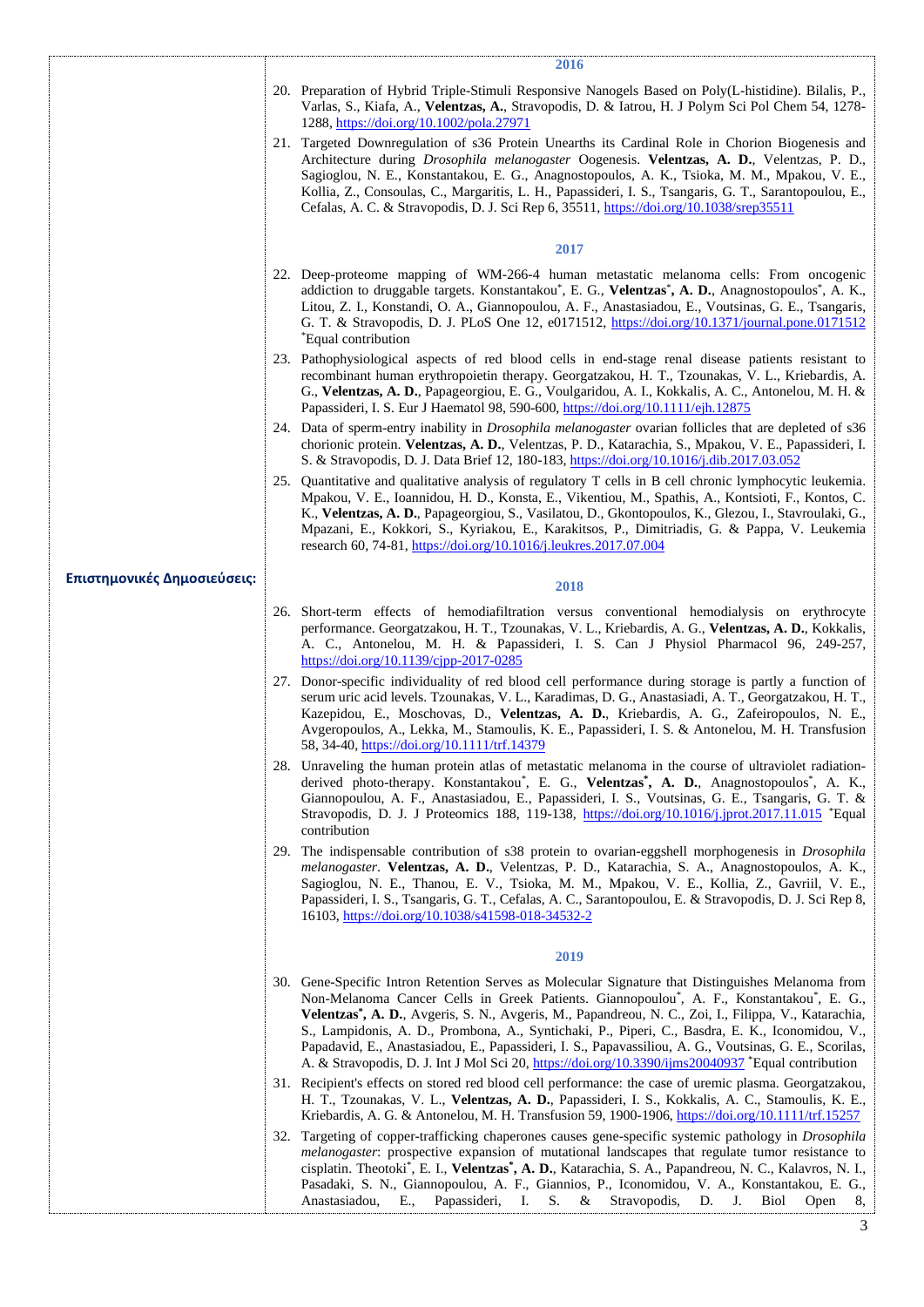|                             | https://doi.org/10.1242/bio.046961 *Equal contribution                                                                                                                                                                                                                                                                                                                                                                                                                |
|-----------------------------|-----------------------------------------------------------------------------------------------------------------------------------------------------------------------------------------------------------------------------------------------------------------------------------------------------------------------------------------------------------------------------------------------------------------------------------------------------------------------|
|                             | 2020                                                                                                                                                                                                                                                                                                                                                                                                                                                                  |
| Επιστημονικές Δημοσιεύσεις: | 33. Exploitation of <i>Drosophila</i> Choriogenesis Process as a Model Cellular System for Assessment of<br>Compound Toxicity: the Phloroglucinol Paradigm. Keramaris, K. E., Konstantopoulos, K.,<br>Margaritis, L. H., Velentzas, A. D., Papassideri, I. S. & Stravopodis, D. J. Sci Rep 10, 242,<br>https://doi.org/10.1038/s41598-019-57113-3                                                                                                                     |
|                             | 34. Effect of Cord Blood Platelet Gel on wound healing capacity of human Mesenchymal Stromal Cells.<br>Mallis, P., Alevrogianni, V., Sarri, P., Velentzas, A. D., Stavropoulos-Giokas, C. & Michalopoulos,<br>E. Transfus Apher Sci, 102734, https://doi.org/10.1016/j.transci.2020.102734                                                                                                                                                                            |
|                             | 35. Malignancy Grade-dependent Mapping of Metabolic Landscapes in Human Urothelial Bladder<br>Cancer: Identification of Novel, Diagnostic and Druggable Biomarkers. Iliou, A., Panagiotakis, A.,<br>Giannopoulou, A. F., Benaki, D., Kosmopoulou, M., Velentzas, A. D., Tsitsilonis, O. E.,<br>Papassideri, I. S., Voutsinas, G. E., Konstantakou, E. G., Gikas, E., Mikros, E., & Stravopodis, D. J.<br>Int J Mol Sci 21, https://doi.org/10.3390/ijms21051892       |
|                             | 36. Proteomic mapping of <i>Drosophila</i> transgenic elav.L-GAL4/+ brain as a tool to illuminate<br>neuropathology mechanisms. Velentzas, A. D., Katarachia, S. A., Sagioglou, N. E., Tsioka, M.M.<br>Anagnostopoulos, A. K., Mpakou, V. E., Theotoki, E.I., Giannopoulou, A. F., Keramaris, K. E.,<br>Papassideri, I. S., Tsangaris, G. Th., & Stravopodis, D. J. Sci Rep 10, 5430,<br>https://doi.org/10.1038/s41598-020-62510-0                                   |
|                             | 37. Human melanoma-cell metabolic profiling: identification of novel biomarkers indicating metastasis.<br>Kosmopoulou, M., Giannopoulou, A. F., Iliou, A., Benaki, D., Panagiotakis, A., Velentzas, A. D.,<br>Konstantakou, E. G., Papassideri, I. S., Mikros*, E., Stravopodis*, D.J., & Gikas*, E. Int J Mol Sci.<br>*Equal contribution. In press                                                                                                                  |
|                             | Άρθρα ανασκόπησης                                                                                                                                                                                                                                                                                                                                                                                                                                                     |
|                             | 2016                                                                                                                                                                                                                                                                                                                                                                                                                                                                  |
|                             | Guidelines for the use and interpretation of assays for monitoring autophagy (3rd edition).<br>38.<br>Klionsky, D. J.  Velentzas A.D.,  Zughaier S.M. Autophagy 12,<br>$1-222$<br>https://doi.org/10.1080/15548627.2015.1100356                                                                                                                                                                                                                                       |
|                             | 2019                                                                                                                                                                                                                                                                                                                                                                                                                                                                  |
|                             | Revisiting Histone Deacetylases in Human Tumorigenesis: The Paradigm of Urothelial Bladder<br>Cancer. Giannopoulou*, A. F., Velentzas*, A. D., Konstantakou, E. G., Avgeris, M., Katarachia, S.<br>A., Papandreou, N. C., Kalavros, N. I., Mpakou, V. E., Iconomidou, V., Anastasiadou, E., Kostakis,<br>I. K., Papassideri, I. S., Voutsinas, G. E., Scorilas, A. & Stravopodis, D. J. Int J Mol Sci 20,<br>https://doi.org/10.3390/ijms20061291 *Equal contribution |
| Μετρικά στοιχεία:           | Συνολικός αριθμός δημοσιεύσεων (2007 - 2020): 39; Συνολικός δείκτης απήχησης:<br>144,89; Συνολικός αριθμός αναφορών (Google Scholar): 2.960; h-Index (Google Scholar):<br>14.                                                                                                                                                                                                                                                                                         |
|                             | 2002-Σήμερα: Διατμηματικό Μεταπτυχιακό Δίπλωμα Ειδίκευσης «Εφαρμογές της Βιολογίας<br>στην Ιατρική». Συνδιδασκαλία και συμμετοχή στη διεκπεραίωση των<br>εργαστηριακών ασκήσεων του μαθήματος: «Κυτταρική Βιολογία -<br>Ηλεκτρονική Μικροσκοπία».                                                                                                                                                                                                                     |
|                             | 2003-Σήμερα: Μεταπτυχιακό Δίπλωμα Ειδίκευσης με τίτλο «Σύγχρονες τάσεις στη διδακτική<br>των Βιολογικών μαθημάτων και νέες τεχνολογίες». Συμμετοχή στη<br>διεκπεραίωση των εργαστηριακών ασκήσεων των μαθημάτων «Βιολογία Ι»<br>και «Βιολογία ΙΙ»                                                                                                                                                                                                                     |
| Διδακτική Εμπειρία:         | 2014- Σήμερα: Συνδιδασκαλία των εργαστηριακών ασκήσεων των προπτυχιακών<br>μαθημάτων «Βιολογία Κυττάρου», «Ειδικά Κεφάλαια Βιολογίας Κυττάρου»<br>και « <b>Αναπτυξιακή Βιολογία και Ιστολογία</b> » του Τομέα Βιολογίας Κυττάρου<br>& Βιοφυσικής του Τμήματος Βιολογίας, ΕΚΠΑ.                                                                                                                                                                                        |
|                             | 2014- Σήμερα: Συνδιδασκαλία των εργαστηριακών ασκήσεων του προπτυχιακού μαθήματος<br>«Θέματα Σύγχρονης Βιολογίας του Κυττάρου» του Τμήματος Φυσικής,<br>EK <sub>DA</sub> .                                                                                                                                                                                                                                                                                            |
|                             | 2014- Σήμερα: Συμμετοχή στη Διδασκαλία του προπτυχιακού μαθήματος<br>«Βιοπληροφορική» του τομέα Βιολογίας Κυττάρου & Βιοφυσικής του                                                                                                                                                                                                                                                                                                                                   |